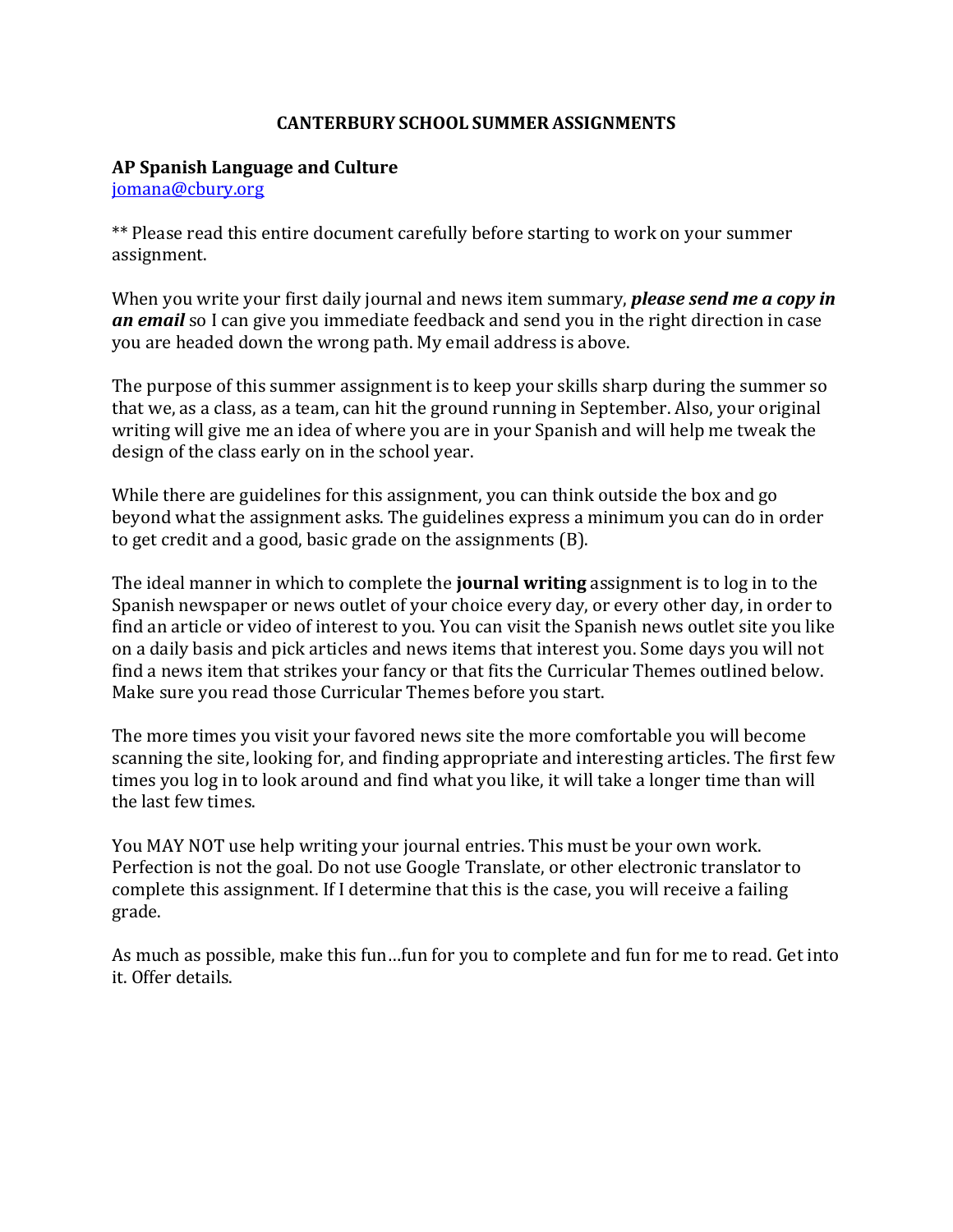### **Journal Writing** (Free and formal writing)

Keep a Journal consisting of **10** entries. So in a month, you should write one entry every third day. The journal will be a black and white marble notebook. On each entry, include the date and a weather report for that day. How will the weather affect what you do that day?

When you write, please skip lines.

Begin with a paragraph discussing your activities for that day. You can write as if it were the morning, looking ahead to the day's activities, or as a reflection of what you did earlier in the day, as if you were writing at night. Mix it up!

Each journal entry should continue with a written summary of a news story you find at [www.bbcmundo.com](http://www.bbcmundo.com/) or [www.elmundo.es.](http://www.elmundo.es/) *You* decide which of these news outlets you prefer. Alternate between written news items and video news items. One day write about a written article, and another day summarize a video story.

- **\* Specify** if it is a video or a written article when you write
- \* Include **the title** of the news item in your entries.
- \* The dates of the 10 entries don't need to be consecutive.

As the summer progresses your entries should improve: they should offer more details, become more organized, and flow better. You should use transitions in your journaling. In summarizing the news items you need to **show understanding** of the stories. You can achieve this by **using your own words** to summarize the main points of the article. Try not to use words that I know you don't know.

Conclude your summary by doing **one** of the following (mix it up in different entries):<br>-

- make a *connection* with your life or something you know, or
- tell me why you selected the article or why it interested you...este artículo *(me interesa / interesó* porque), or
- tell me something you *learned* (*algo que aprendí fue*…) .

*There is a sample journal entry on the following page.* 

The journals will count as two test grades.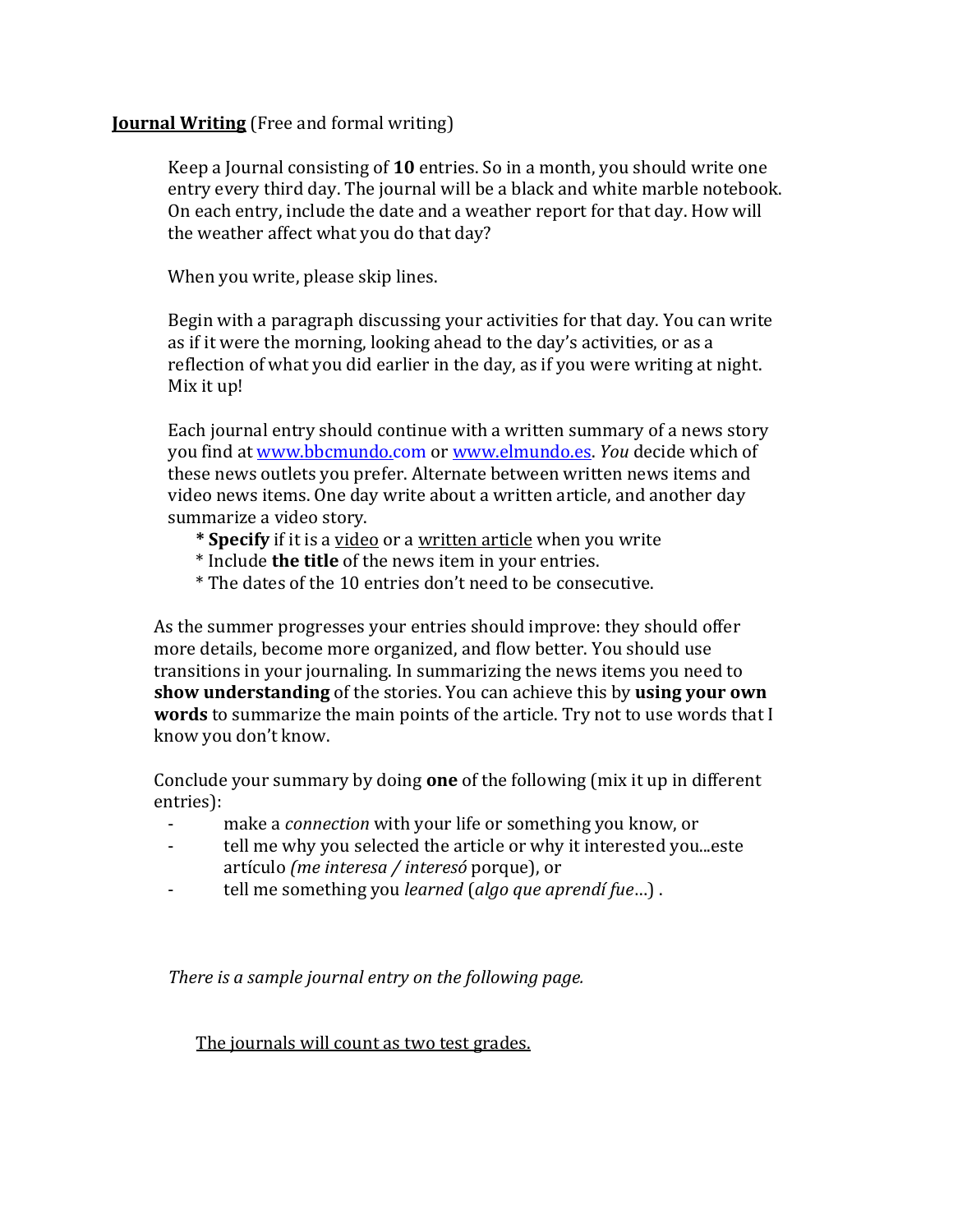## **Sample journal entry:**

## 28 de mayo, 2018

¡Hoy es un día especial porque es el cumpleaños de mi papá! Hoy él cumple 50 años. Esta noche vamos a salir a cenar con él. Su restaurante favorito es The White Horse, entonces vamos a cenar allí. Antes de ir a cenar yo voy a correr porque me gusta correr y es importante estar en forma para el deporte en septiembre. Además, voy a comer postre y entonces tengo que quemar las calorías del postre. Los postres en The White Horse son muy ricos!

Hoy hace calor, mucho calor. Hace sol y no hay nubes, pero hace mucho calor. Esta mañana cuando caminé con los perros ya hacía calor y sudé mucho. Es un buen día para caminar por la mañana y quizás después de la cena, como a las 8 de la noche.

Hoy busqué un artículo en El Mundo. Leí un artículo interesante en la sección de noticias Internacionales sobre la situación en Venezuela. La situación en Venezuela es muy mala. No hay comida, no hay agua y no hay electricidad. El Presidente de Venezuela se llama Nicolás Maduro. Nicolás Maduro no parece ser un buen presidente. La gente de Venezuela tiene hambre y no tiene cosas básicas como pan, leche, agua, carne. Además, no hay agua ni electricidad. El país está en medio de una sequía y las compañías de electricidad no pueden generar electricidad.

Me interesó este artículo porque me interesa la política y porque Giorgo Caripidis es de Venezuela. Yo recuerdo que él hablaba mucho de la situación en Venezuela, y habló sobre la situación durante los "Current Events Talks" en Canterbury. La verdad es que no puedo creer que un gobierno pueda gobernar tan mal. No comprendo cómo las personas no están más enojadas con el presidente Maduro. Espero que en las próximas elecciones los venezolanos elijan a otro presidente.

## **Commentary**:

In this model entry notice how the writer addresses her day's activities. She addresses the weather and what it is possible to do according to the weather, not just say what the weather is doing. She includes an *analysis* of the weather.

Next, she addressed the article she chose, starting with the news outlet she used and the section in which the article appeared.

After summarizing the gist of the article, offering some details, including some information she learned (El presidente de Venezuela se llama Nicolás Maduro), this student offered her personal opinion regarding the article. She made a connection between the article and something she knew about in her daily life. She concluded with the hope that Maduro not be re-elected in the next elections.